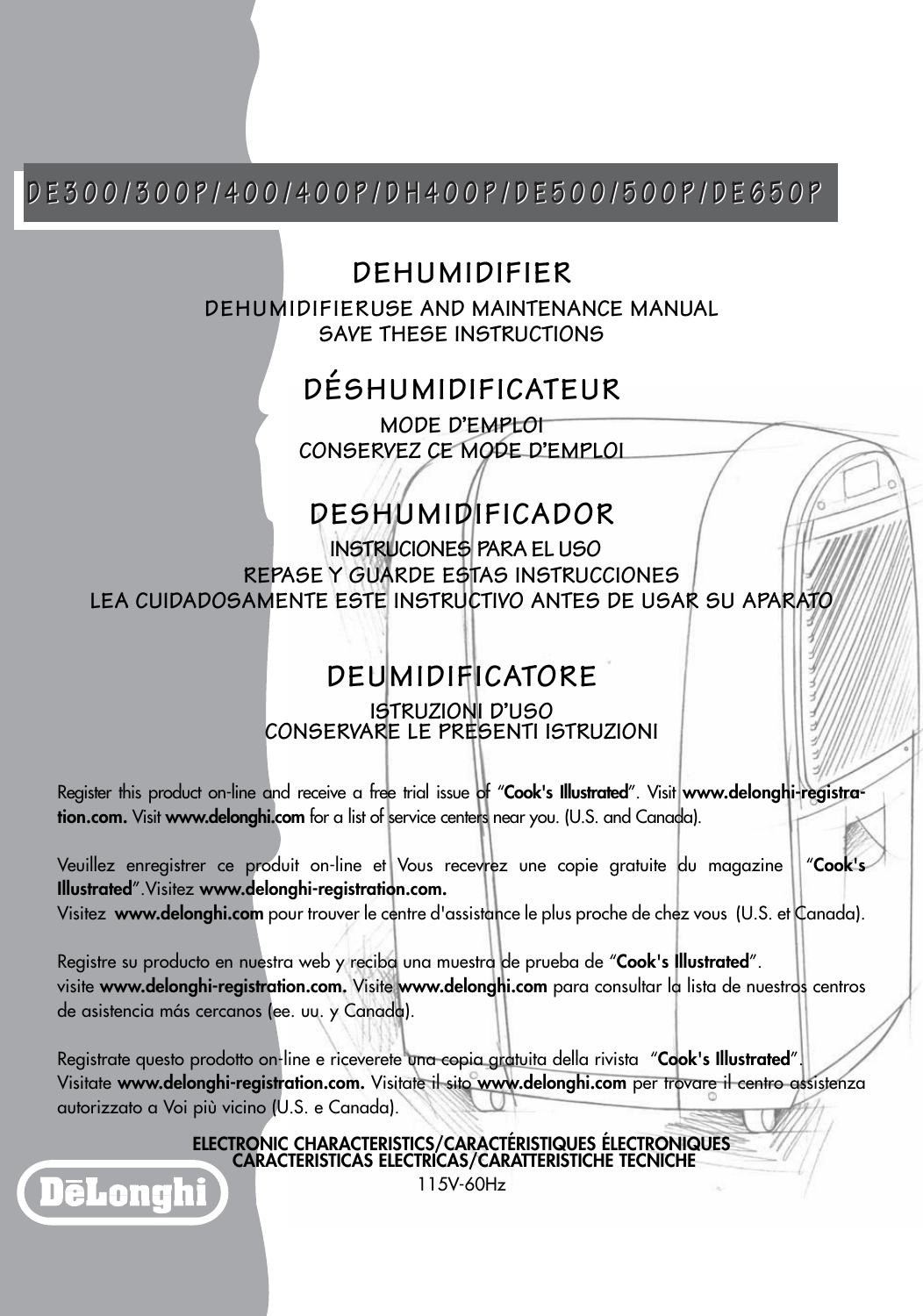### Introduction and Warning

**T**hank you for choosing this appliance. This Owner's Manual will provide you with valuable information necessary for the proper care and maintenance of your new appliance. If properly maintained, your appliance will give you many years of trouble-free operation. Please take a few moments and read the instructions thoroughly and familiarize yourself with all of the operational aspects of this appliance.

This unit can be conveniently moved from room to room within your home and set-up in just minutes.

### **IMPORTANT SAFEGUARDS**

Read all instructions before using this dehumidifier. To reduce the risk of fire, electric shock, or injury to persons when using your dehumidifier follow basic safety precautions, including the following:

#### 1) **After transporting the appliance, wait 1 hour before using it.**

- 2) Do not store or use gasoline, oil, sulphur or other flammable vapors and liquids in the vicinity of this or any other appliance. Do not install the appliance near source of heat. Read product labels carefully. Common sense and caution must be used when installing, operating and maintaining any appliance.
- 3) This appliance must be used by adults only. Do not allow children to play with the appliance. Do not leave children unattended in an area where the appliance is operating. Do not allow them to sit or stand on the appliance.
- 4) This appliance is designed to dehumidify domestic living areas, and must not be used for other purposes. It must be operated in an encolsed area to be most effective. Close all doors, windows, and other outside openings to the room.
- 5) The appliance must not be modified in any way, as any modifications may be extremely dangerous.
- 6) Do not operate any appliance with a damaged cord or plug or after the appliance malfunctions, or has been damaged in any manner. Return appliance to the nearest authorized service facility for examination, repair or adjustment.
- 7) The use of accessory attachments is not reccommended by the appliance manufacturer. It may cause injuries.
- 8) Do not use outdoors.
- 9) For your safety and protection, this dehumidifier is equipped with a three prong grounding plug on the power cord. **Do not, under any circumstances, cut or remove the round grounding prong from the plug.**
- 10) Your dehumidifier must plug directly into a properly grounded and polarized three-prong outlet. If the wall outlet will not accept a three prong plug, or if you are not sure the outlet is adequately grounded or protected by a time delay fuse or circuit breaker, have a qualified electrician install the proper outlet. **Do not use an extention cord or an adapter plug.**
- 11) Never unplug the dehumidifier by pulling on the power cord. Always grip the plug firmly and pull straight out from the outlet. Do not pinch, bend, or knot the power cord.
- 12) Always remove the plug from the socket before performing cleaning or maintenance operations and when not in use.
- 13) Do not place heavy or hot objects on the top of the appliance.
- 14) Clean the air filter at least once a week.
- 15) The appliance must always remain upright or laid on one side during transportation. Remember to drain the tank before transporting the appliance.
- 16) **WARNING:** Handling the cord on this product will expose you to lead, a chemical known to the State of California to cause (cancer, and) birth defects or other reproductive harm. Wash hands after hand ling.

### **SAVE THESE INSTRUCTIONS** THIS PRODUCT IS FOR HOUSEHOLD ONLY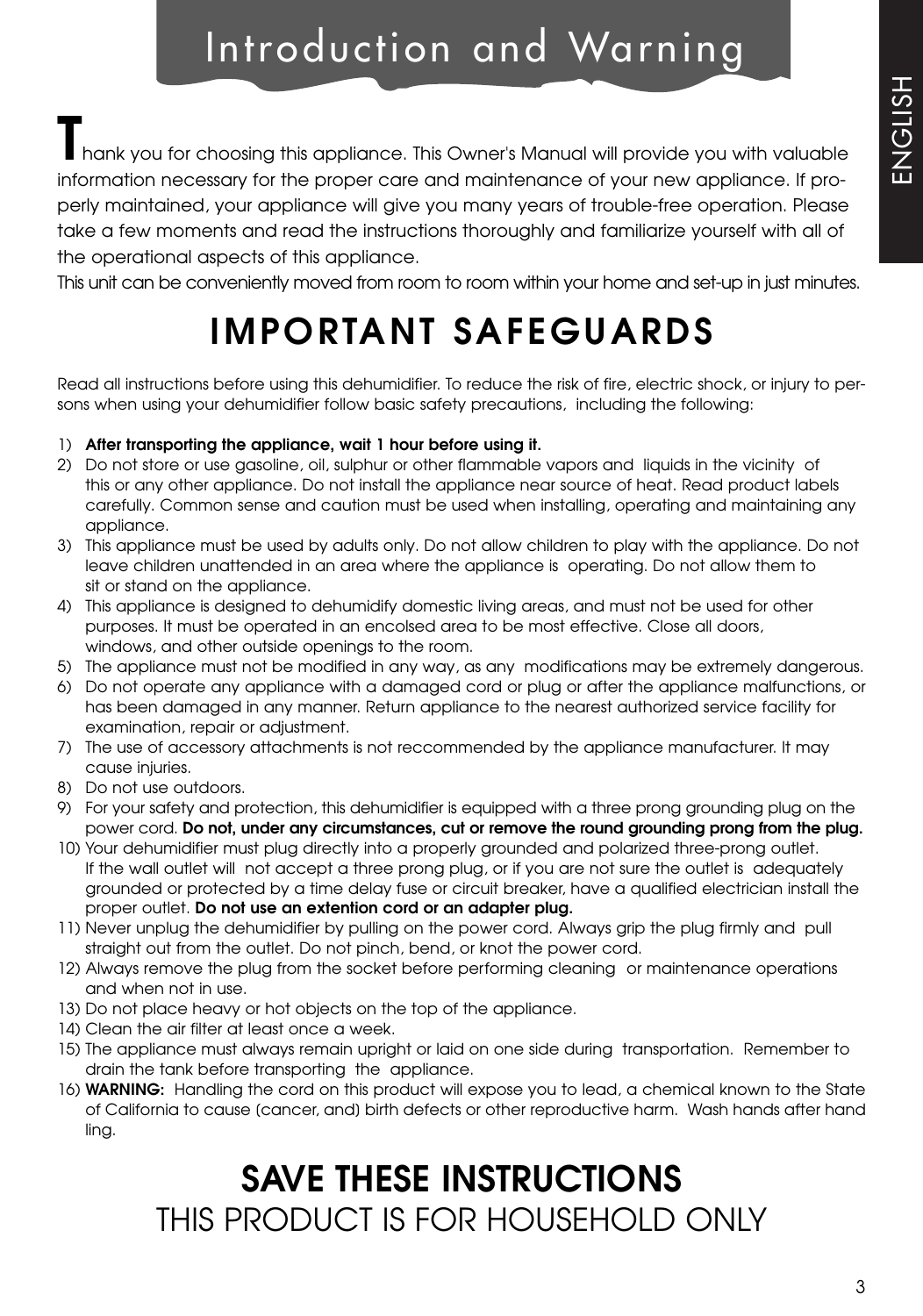### **Description**

## **Description of the appliance**



- **1.** Control panel
- **2.** Cabinet
- **3** Wheels
- **4.** Air Filter
- **5.** Water Tank
- **6.** Power Cord
- **7.** Continuous Draining Outlet
- **8.** Pump connection (only on some models)

# **Description of the control panel**



\* (only on some models)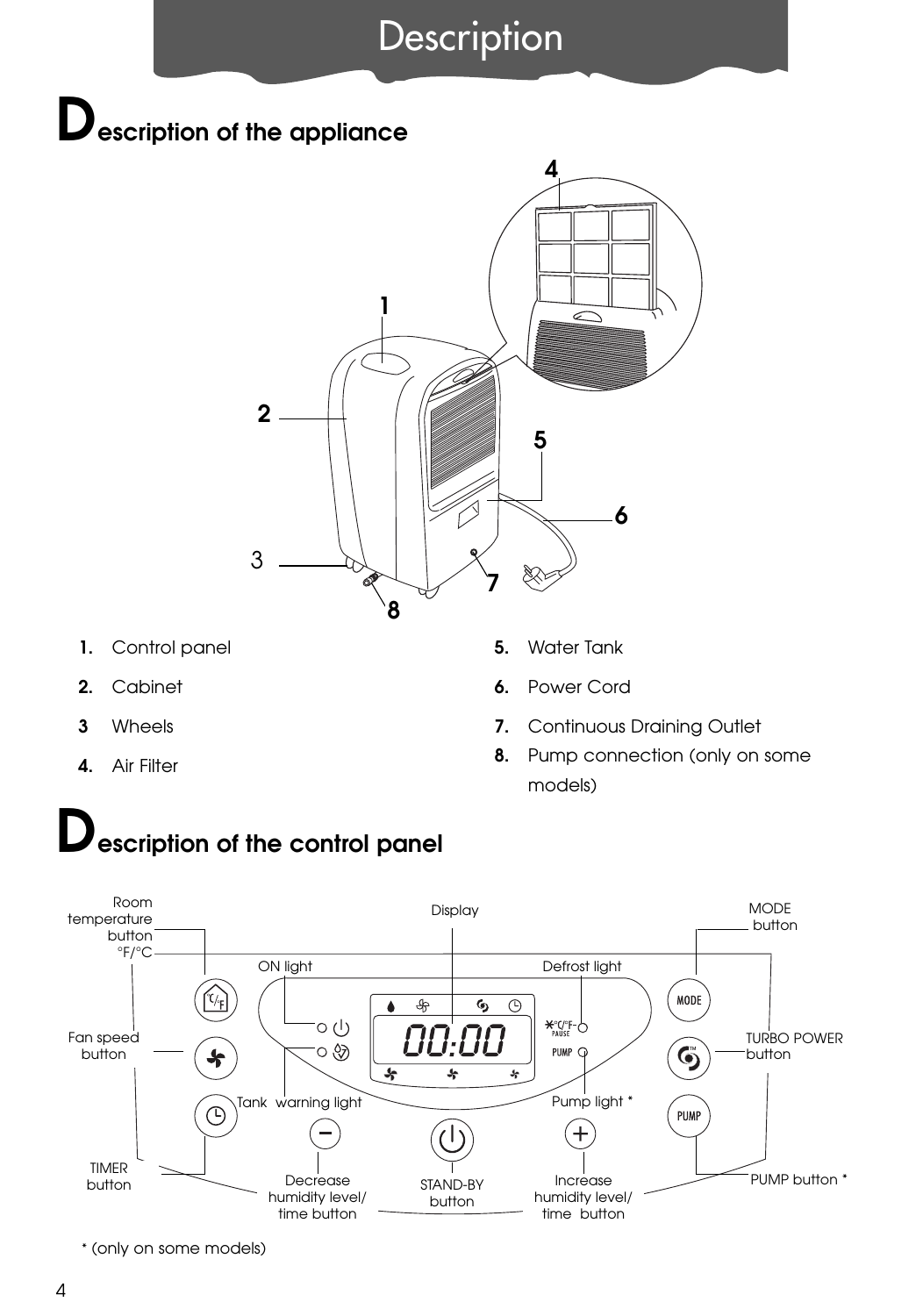### Control panel

## **STAND-BY button (1)**

Press this button to start /stop the appliance. To turn the appliance completely off, remove the plug from the outlet.

## **Room temperature button** a

Press this button to display the Temperature on the LCD display. If you press the button once the display will show the °F . If you press the button twice, the display will show the temperature in °C. After few seconds, the display will automatically show the humidity level.

# **FAN speed button**  $\binom{f(x)}{f(x)}$

Press this button to select the Fan Speed (High, Medium, Low).

#### **Decrease or increase Humidity Level/ Time buttons**  $(+)$   $(-)$

These buttons are used to adjust the desired humidity level, with 5% increments; they are also used to set the timer.

From 0 -10 the hours increase by 30 min. and from 10-24 the hours increase by 1 hour increments.

#### **TIMER button**  $\bigcirc$

With the appliance switched ON, if you press the TIMER button the display will show the hours after which you want the appliance to switch OFF (1-2-3... hours ).

With the appliance in the STAND-BY position, if you press the TIMER button the display will show the hours after which you want the appliance to switch ON (1-2-3... hours ).

# **MODE button**

Press this button to select the **Fan only** or **Dehumidifier** modes.

### **TURBO POWER button**

Use this button to activate the "turbo power" function. In this mode, the appliance will operate at maximum fan speed and in continuous mode. If pressed again, the unit will revert back to previous settings.

## **PUMP button (only on pump models)**

Use this button to activate the heavy-duty pump system for active drainage.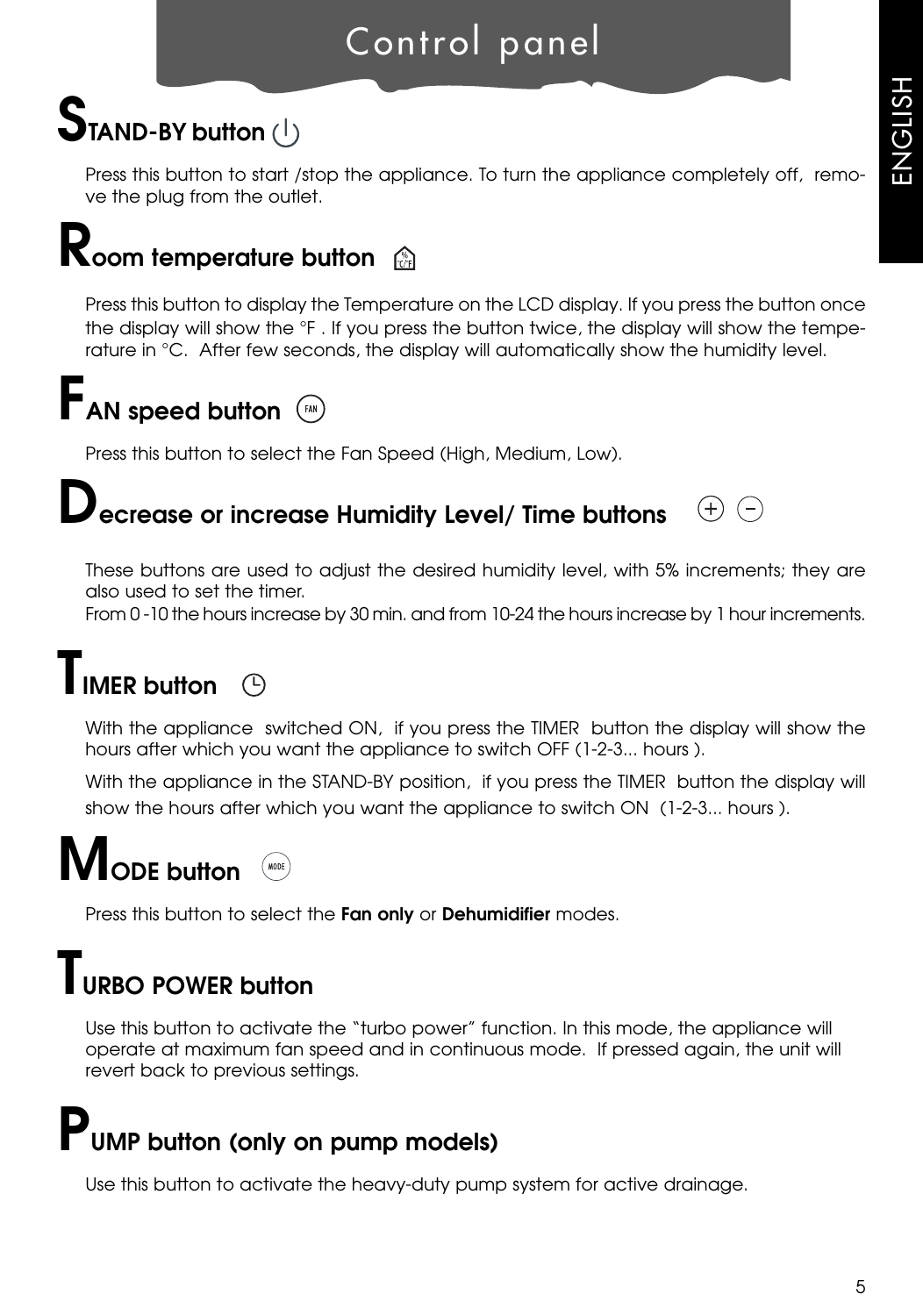## Display lights

# **ON light**

When the STAND-BY button is pressed to start the unit, the ON light will come on automatically. The light will go off again when the unit is switched off.

**NOTE:** After a power outage, the unit will not switch itself on again automatically. When the power supply has been reestablished, please press the STAND-BY button to start the unit again.

### **TANK Warning light**

If the water tank is full, improperly positioned or missing, the tank warning light will start blinking.

An alarm will sound until the tank is either emptied or correctly positioned into place.

## **DEFROSTING light**

With an ambient temperature of less than 15°C, (59°F) the appliance performs defrosting cycles.

While the appliance is defrosting, the defrosting light comes on and remains on until defrosting is completed.

During the defrosting cycle only the following 4 keys are active:

pump button, stand-by button, temperature button, timer button.

# **PUMP light (only on some models)**

Once the pump button is pressed the pump light will switch on. If the pump light flashes it means that the pump is not functioning properly.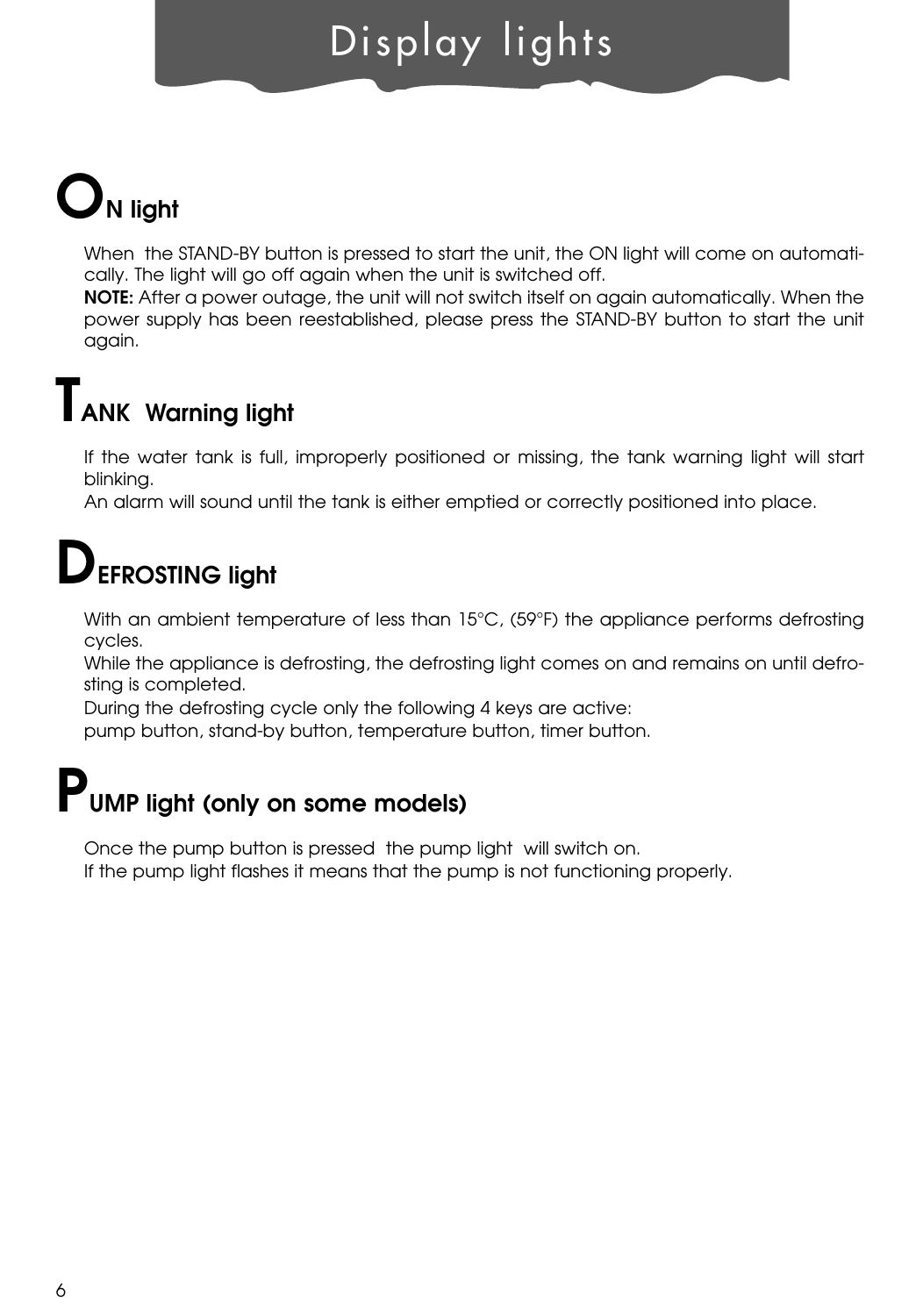### Installation Instructions

- 1. Allow at least 12 inches (30cm) of space on all sides of the unit for good air circulation.
- 2. Install your dehumidifier on a floor, table, or shelf. When installing the unit on a table or shelf, make sure the table or shelf is strong enough to support the weight of the unit with a full bucket.

Note: The dehumidifier needs to be secured when installed on a table or a shelf. Do not sit or stand on the dehumidifier.

- 3. The tank must be properly positioned.
- 4. Castor wheels let you move the dehumidifier easily.





#### **Choosing the proper location for the unit**

- 1. Use the unit in a basement to help prevent moisture damage.
- 2. Use the unit in cooking, laundry, bathing, and dishwashing areas that have excessive moisture.
- 3. Use the unit to prevent moisture damage anywhere books or valuables are stored.
- 4. Place the unit where you want to have comfortable conditions.

#### **List of components**

#### *For models equipped with pump system:*

- 16 ft. (5 m) clear hose with Quick-Connect connection
- 3 ft. (1 m) clear hose

*For all other models:*

• 3 ft. (1 m) clear hose

#### **Required tools and assembly time**

*Collection tank:*

No assembly or plumbing necessary.

#### *Continuous draining outlet:*

To use the Continuous Draining feature the following tools will be necessary:

- 5 mm (0.2 in.) drill bit (to drill open the draining outlet)
- Drill tool

The estimated assembly time is 1-2 minutes.

*Pump system and Quick-Connect 16ft. hose (only on models equipped with pump system):* No tools necessary. The estimated assembly time is 1-2 minutes.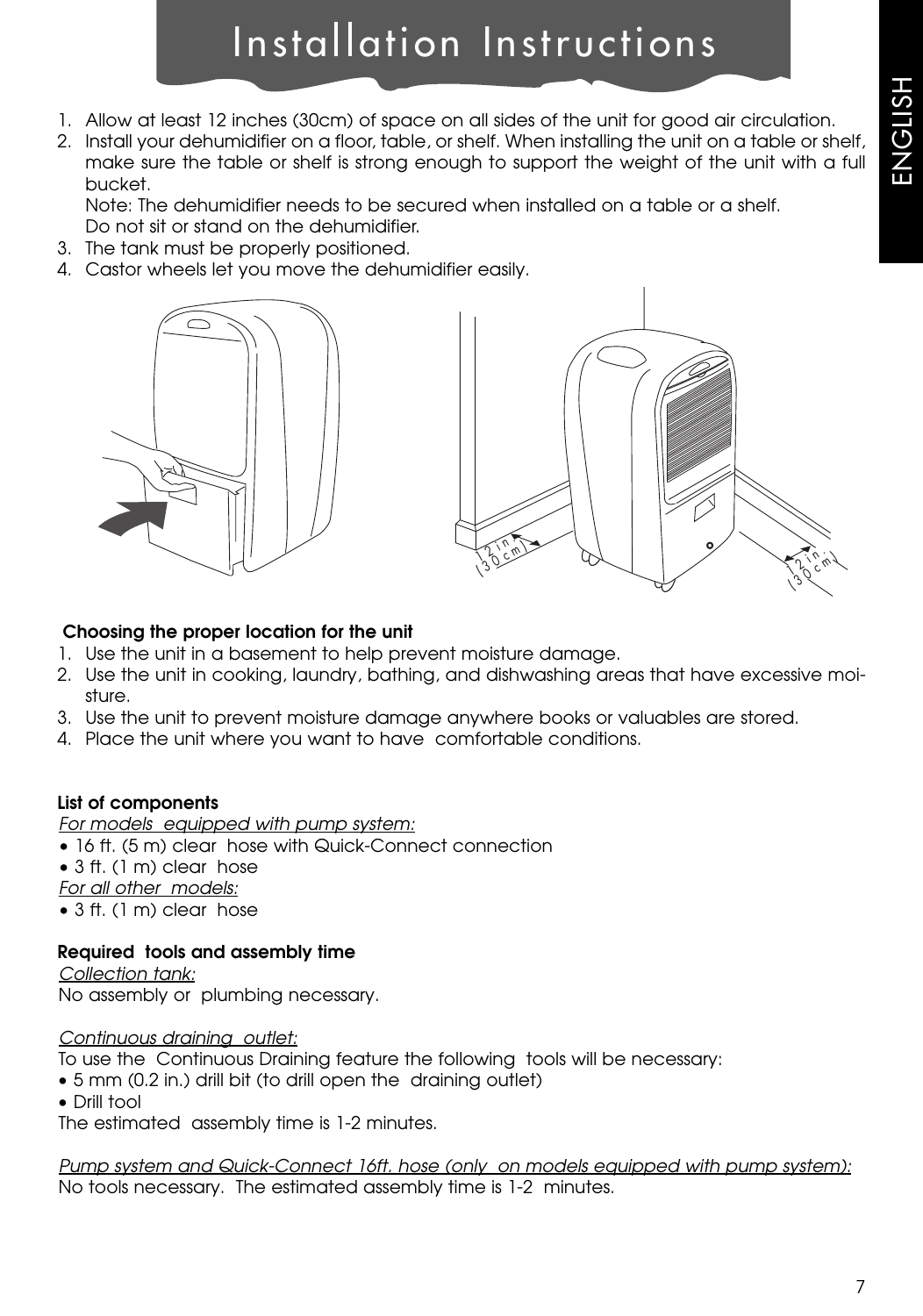### Disposing of the collected water

#### **A) Empty the tank manually.**

When the tank is full, remove (fig.1) and empty it into a sink.

When finished, replace it properly.

**NOTE:** The tank must be positioned properly. If you hear the intermittent sound of the beep, it means the tank is not in the proper position.

#### **B) Continuous draining.**

Condensed water can be drained via a hose connected to the outlet located in the lower part of the tank proceeding in the following way:

- 1. remove the water tank.
- 2. Using a 5 mm drill bit, (0.2 inches) drill a hole in the base of the tank along the torus as shown in figure 2.
- 3. Connect a hose to the hose connector (fig. 3). Be sure the hose does not kink or bend. Make sure that the hose is not higher than the hose connection (see figure 4).

**NOTE:** When you remove the rubber cap keep it in a safe place in case you want drain into the tank.

#### **C) Continuous draining using the pump (only on pump models)**

The exclusive heavy-duty pump system allows water removal of up to 13.12 feet (4m) in height. If you want the water to flow directly to a drain, connect the condensation discharge tube supplied to the connection pipe located on the lower part of the unit (Fig. 5).

Select the dehumidifying function and press the PUMP button.

**Note:** With the condensation discharge hose missing and the pump switched ON, the pump light will start blinking. To eliminate this problem: •Check the hose is correctly positioned;

•Disconnect and reconnect the appliance.

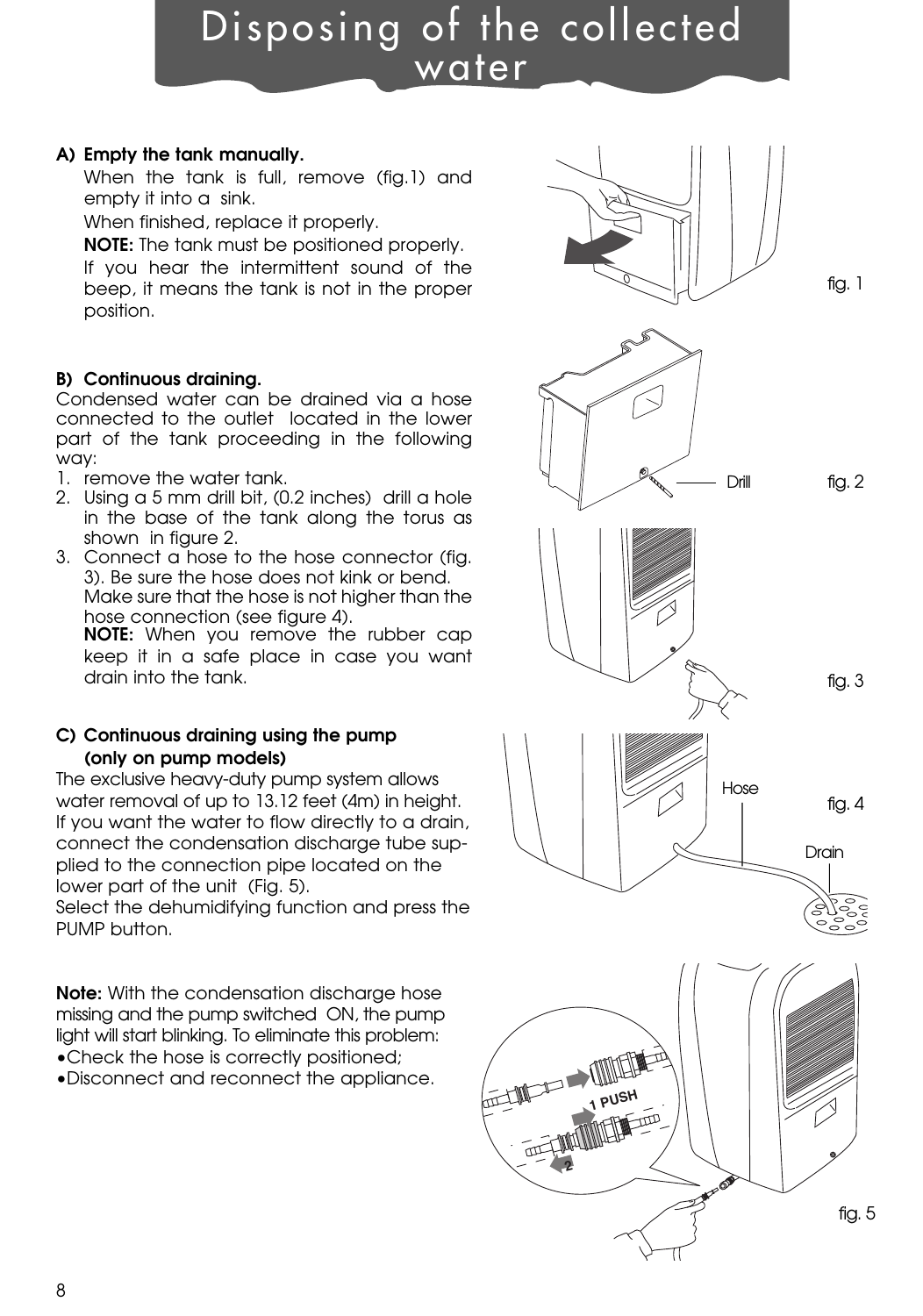# **Stand-by position**

Once the power outlet is plugged in, the display will show on the left side the degree of humidity you want to reach (the default data is 60) and on the right side the display will show (for a minute) two dots, followed by the room humidity level.

# **How to Select the Desired Humidity Level**

- 1) Push the stand-by button.
- 2) Press the  $(+)$  (-) button to set the desired humidty level. (30% means a dry environment, 80% a humid environment).
- 3) Push the MODE button to choose the dehumidifying function; the function is selected when the small dot on the display is under the  $\bullet$  symbol).
- 4) When the appliance reaches the humidity set point the appliance will automatically stop working. As soon as the humidity increases above the set point, the appliance will automatically resume dehumidification operation.

**Note: The appliance is equipped with a safety device. The appliance only works after 3 minutes from the last time it was turned off.**

## **How to use the FAN function**

- 1) Push the stand-by button.
- 2) Push the MODE button to choose the FAN function; the function is selected when the small dot on the display is under the  $\blacktriangleright$  symbol).
- 3) Press the  $\sum$  button to modify the ventilation speed (min/med/max).

## **Turbo power**

- 1) Press the  $\bullet$  button.
- 2) The turbo power function is an automatic dehumidification function that is used when you wish to operate the appliance at maximum power. When in this mode, the display will show on the left side (two dots) and on the right side the room humidity present. To stop the turbo power function, simply press the  $\bullet$  button again.

## **How to program the delayed start function: From the OFF Position**

- 1) With the unit OFF, press the  $\Theta$  button and use the  $(\pm)$   $(\pm)$  button to set the number of hours after which the appliance should start functioning.
- 2) On the left side the display will show the number of hours after which the appliance should start the operation (1-24h) and a small dot under the  $\bigcirc$  symbol indicates that the timer function has been selected.
- 3) When the selected time is reached, the appliance will start working.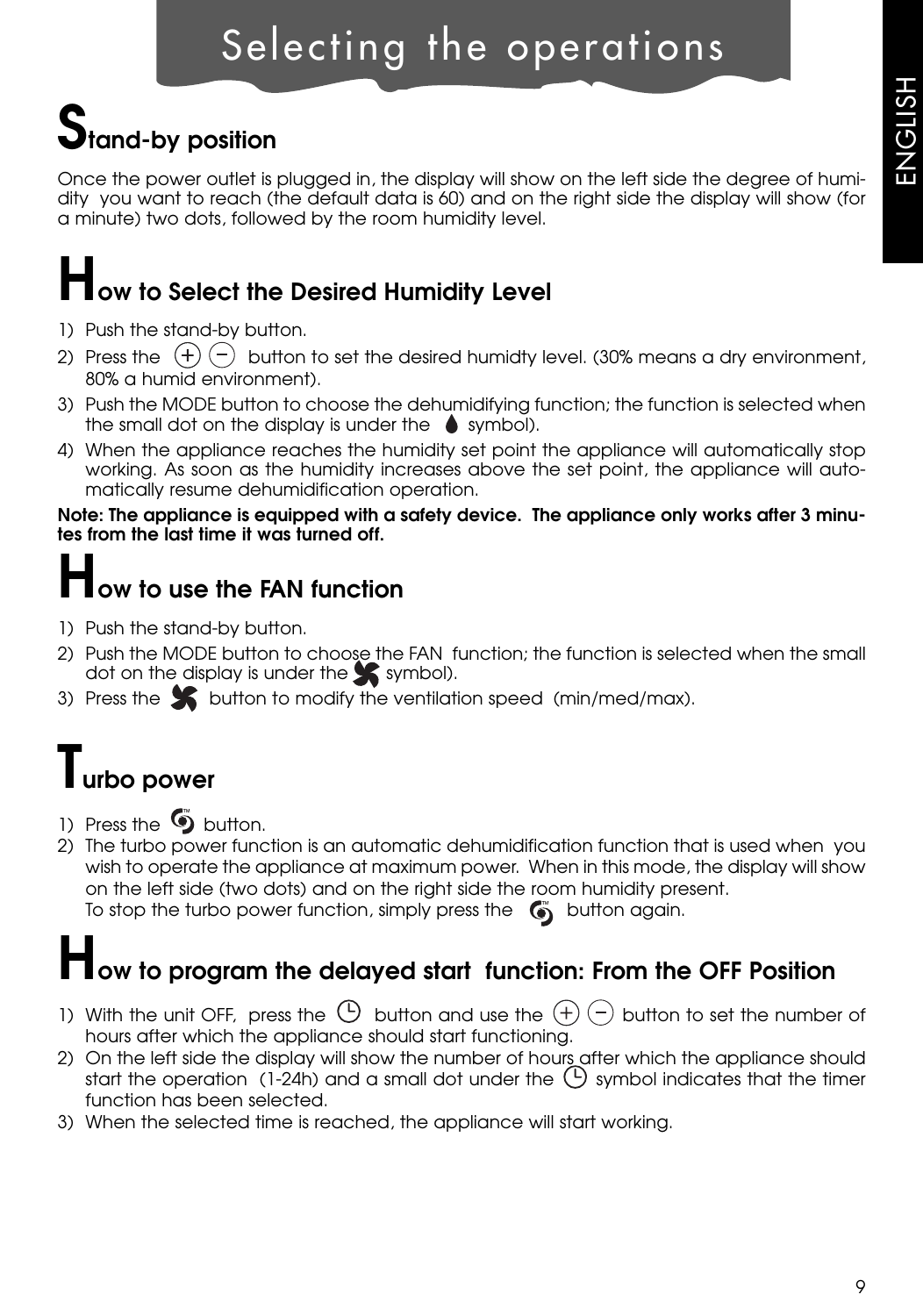### Selecting the operations

# **How to Program the delayed stop function: From the ON Position**

- 1) Press the  $\bigoplus$  button and use the  $\widehat{+}$   $\widehat{-}$  button to set the number of hours after which the appliance should stop functioning.
- 2) The left side the display will show the number of hours after which the appliance should stop the operation  $(1-24h)$  and a small dot under the  $(P)$  symbol indicates that the timer function has been selected.
- 3) When the selected time is reached, the appliance will stop working.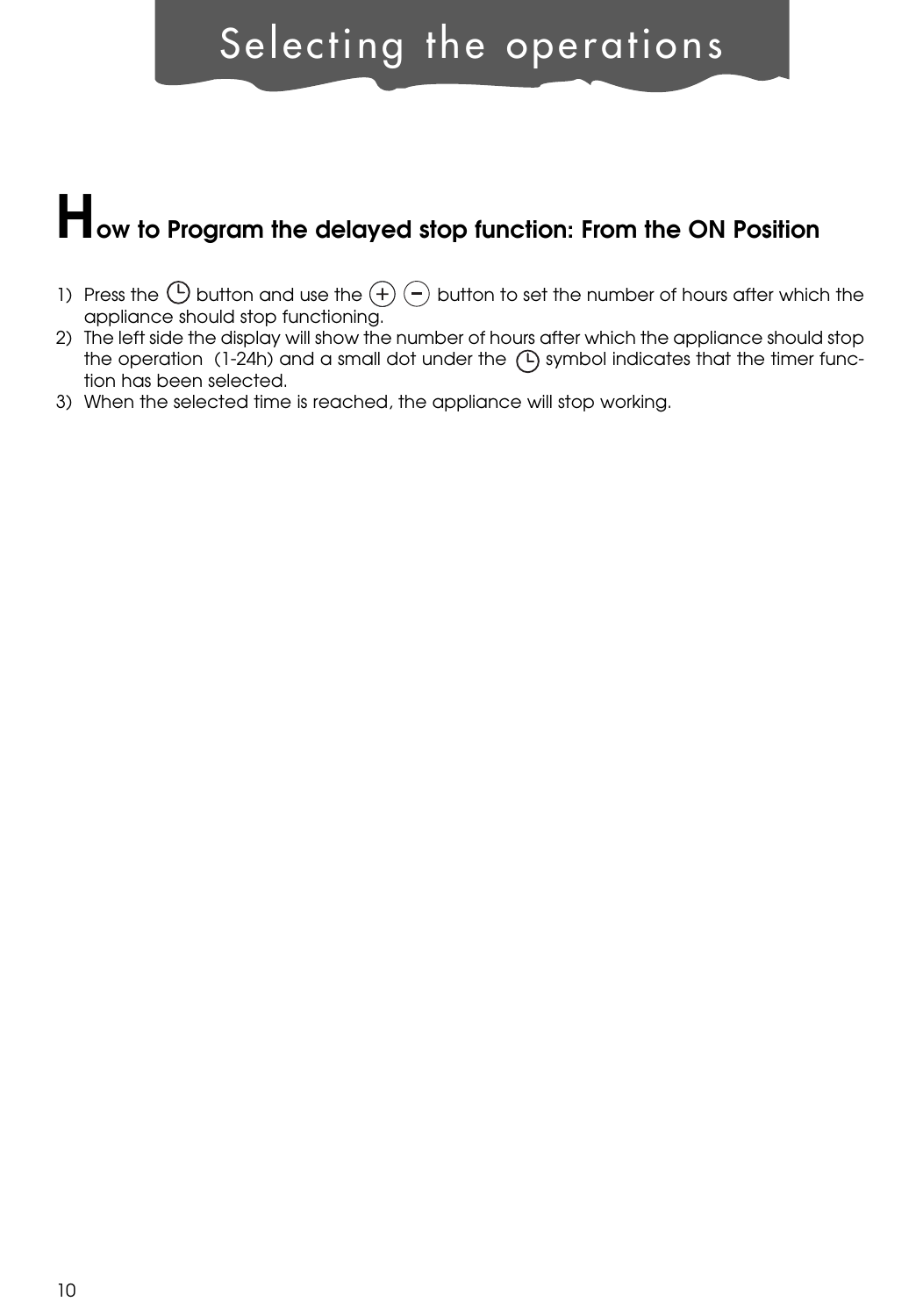### Care and Maintenance

#### **WARNING**

#### **Electrical Shock Hazard**

Always disconnect power supply cord from outlet before performing any maintenance. Failure to follow the below precautions could result in the electrical shock or personal injuries.

# **Maintenance**

Your dehumidifier is designed to serve you year-round. Listed below are the care and maintenance instructions

## **Cleaning the Front Panel and Cabinet**

- Using a soft cloth, clean the front panel and cabinet with warm water and a mild soap or detergent. **NOTE:** Never sprinkle water into the appliance in order to prevent risk of shortcircuit and fire.
- Never use gasoline, thinner or any other similar chemicals for cleaning.
- Do not use bleach or abrasives.

## **Cleaning the Air Filter**

If the filter is dirty, air circulation is compromised and the efficiency of the dehumidifying decreases. It is therefore good practice to clean the filter at regular intervals. The frequency depends on the duration and conditions of operation.

- To remove the air filter, pull it out (Fig. 6).
- Use a vacuum cleaner to remove dust accumulations from the filter. If the filter is very dirty, wash in warm water and rinse several times.
- After washing the filter, allow it to dry completely before replacing it.



fig. 6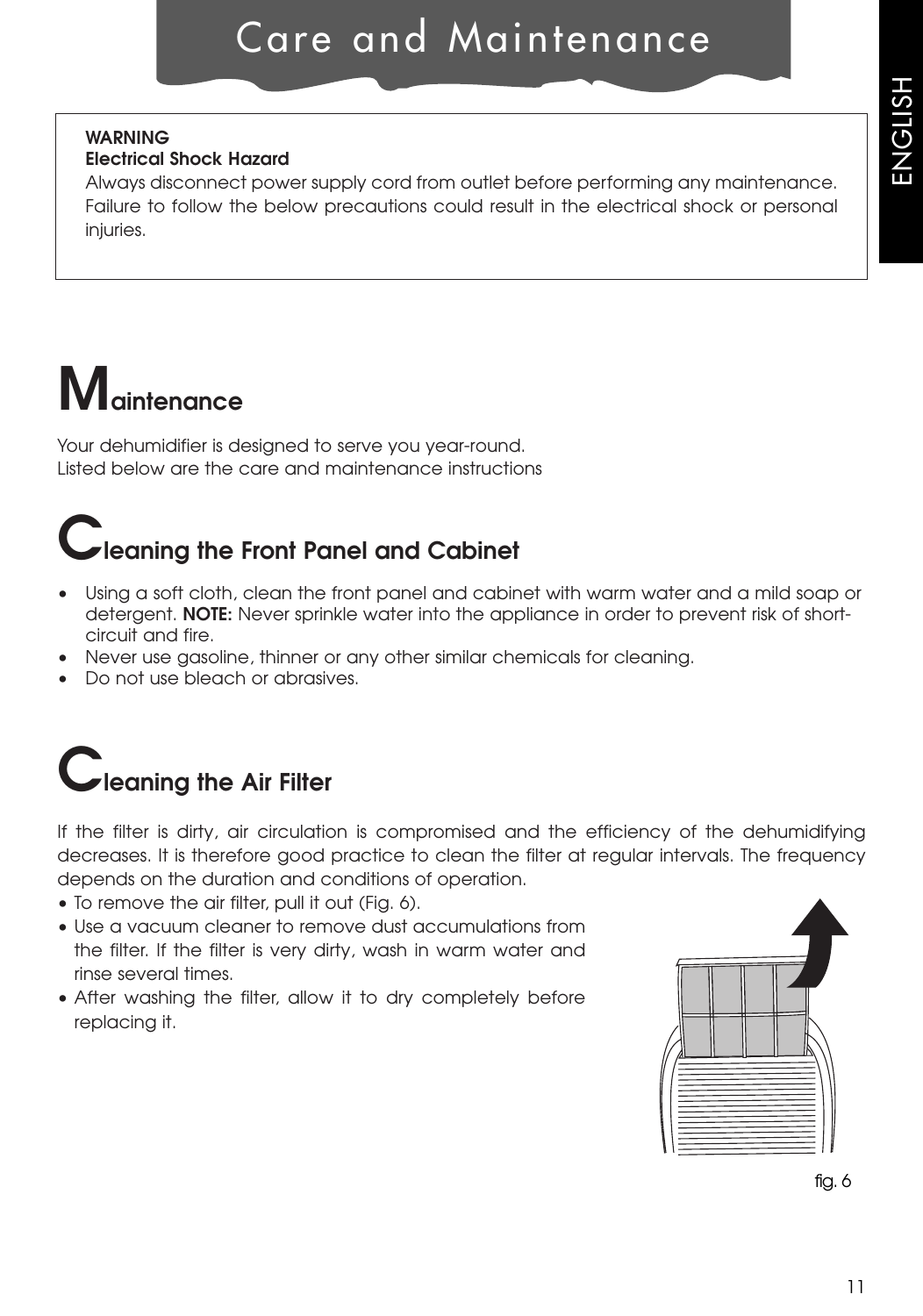## Troubleshooting tips

Often times, a problem is minor and a service call may not be necessary. Use this troubleshooting guide to identify possible problems you may be experiencing.

| Problem                                                                     | Possible cause                                                                                                                                                                                                                         | Remedy                                                                                                 |
|-----------------------------------------------------------------------------|----------------------------------------------------------------------------------------------------------------------------------------------------------------------------------------------------------------------------------------|--------------------------------------------------------------------------------------------------------|
| Unit does not operate                                                       | • Check power cord con-<br>nection.<br>• Check if water tank is full<br>.Check water tank is pro-<br>perly installed.<br>.Check if the unit is not tur-<br>ned on.<br>•The desired humidity may<br>be lower than the room<br>humidity. | . Plug into the power outlet<br>• Empty the tank<br>. Position the tank correctly<br>•Turn the unit on |
| Dehumidifying capacity (moi-<br>sture removal) low                          | • Air filter is dirty and / or<br>blocked.<br>• Ambient room temperature<br>too low.<br>• Poor airflow<br>circulation/obstruction<br>. The desired humidity is lower<br>then the room humidity                                         | •Clean the filter<br>•Increase the room tempe-<br>rature<br>·Improve the airflow                       |
| Relative Humidity setting not<br>reached after long period of<br>operation  | •There are windows or<br>doors opened<br>• Area/room is too large for<br>the capacity of the dehu-<br>midifier                                                                                                                         | • Check that the doors and<br>the windows are closed.                                                  |
| The appliance does not work<br>in the 3 minutes since the last<br>swith off | $\bullet$ The safety device has<br>been activated                                                                                                                                                                                      | . Wait 3 minutes to pass                                                                               |
| The display shows<br>"E1"   "E2"   "E3"                                     | •Contact the Service<br>Center                                                                                                                                                                                                         |                                                                                                        |
| The pump lamp blink                                                         | •The condensation dischar-<br>ge hose is not positioned<br>corretly or is bent.                                                                                                                                                        | • Check the hose is correctly<br>positioned<br>·Disconnect and reconnect<br>the appliance              |